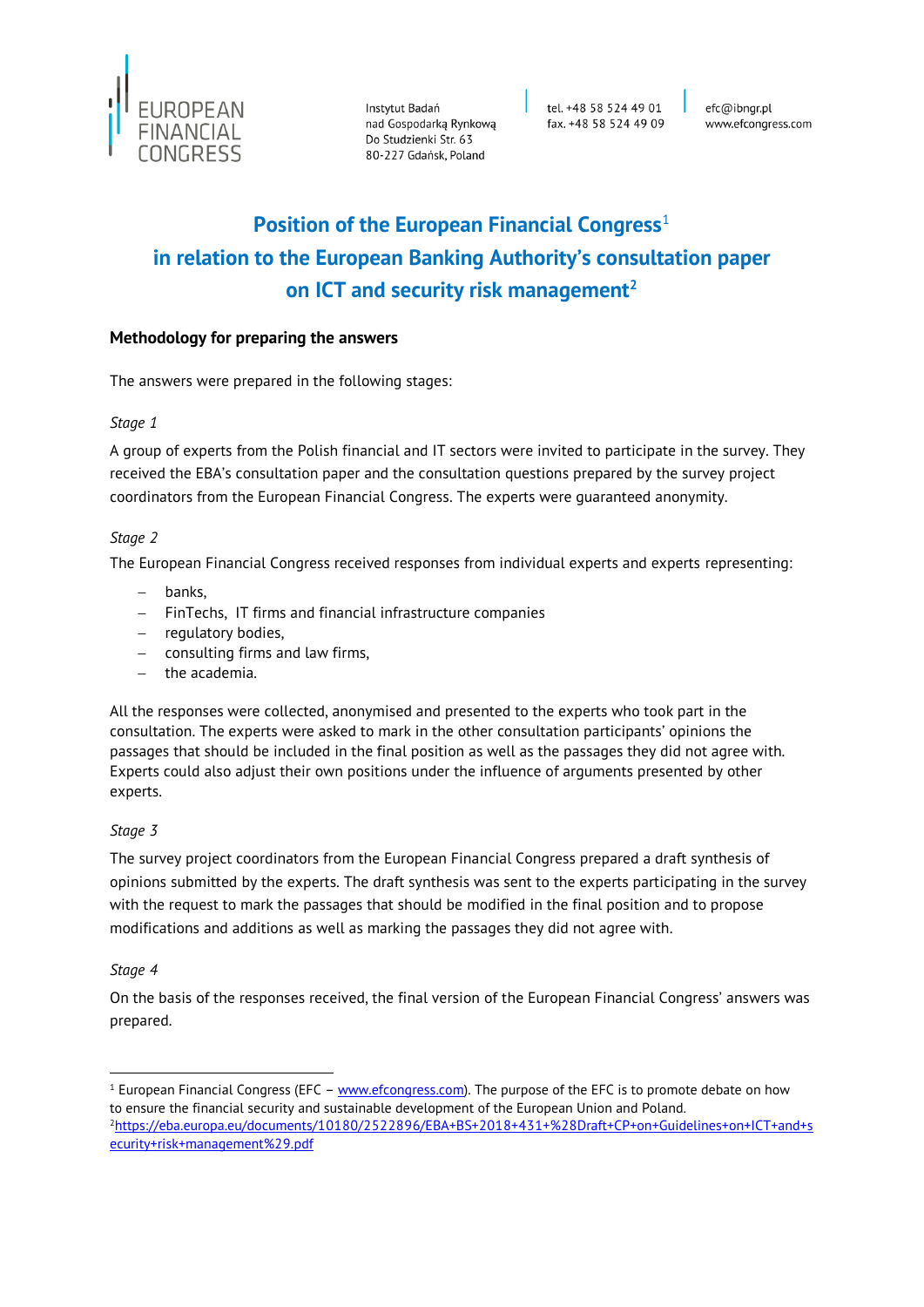# **Comments of the European Financial Congress on proposals put forward in the consultation paper**

The purpose of the Guidelines is to ensure a consistent approach in the EU single market, establishing requirements for mitigating and managing risks related to information and communication technologies (ICT), addressed to a broad and diverse group of financial market players. The implementation of the PSD2 Directive extends the use of information and communication technologies from well-regulated areas in the banking sector to new areas, the domain of non-banking institutions, many of which may not have as much experience in mitigating and managing ICT-related risks.

Considering the above, the draft Guidelines may be an important and significant document from the point of view of the financial sector, but, considering the customer's point of view, consumers may be its greatest beneficiary, due to the potential improvements in the security of financial services in the future.

# **1. Do the Guidelines require clarification (for example, by indicating security standards relevant to a given area, etc.)?**

Guidelines are usually a document of a general character, often containing specific recommendations. Since the draft Guidelines discussed here cover all EU member states and are addressed to organisations differing in the scale of their operations, it is not possible to create a detailed document, taking into account the specific nature of the operations of each of them.

Nevertheless, one may consider supplementing the Guidelines, for example, by specifying Minimum Safety Standards (MSS) for individual categories of organisations or by making it clear to which organisations the Guidelines are addressed. In view of the wide variety of institutions and organisations covered by the Guidelines (from fintech startups to global banks), it seems important to clarify the principle of proportionality mentioned in item 4.1 of the draft Guidelines.

In the opinion of some experts in the financial sector, it would be advisable to make the security standards more detailed by including direct references to examples of recognized standards in the field of ICT security. Because the Guidelines apply to the entire Community market, the "appropriate" level of detail can be achieved once the financial supervision authorities in each country have implemented them; the recommendations issued by the Polish Financial Supervision Authority are an example of this. Overly general Guidelines are open to interpretation both by organisations and by supervisors in each Member State.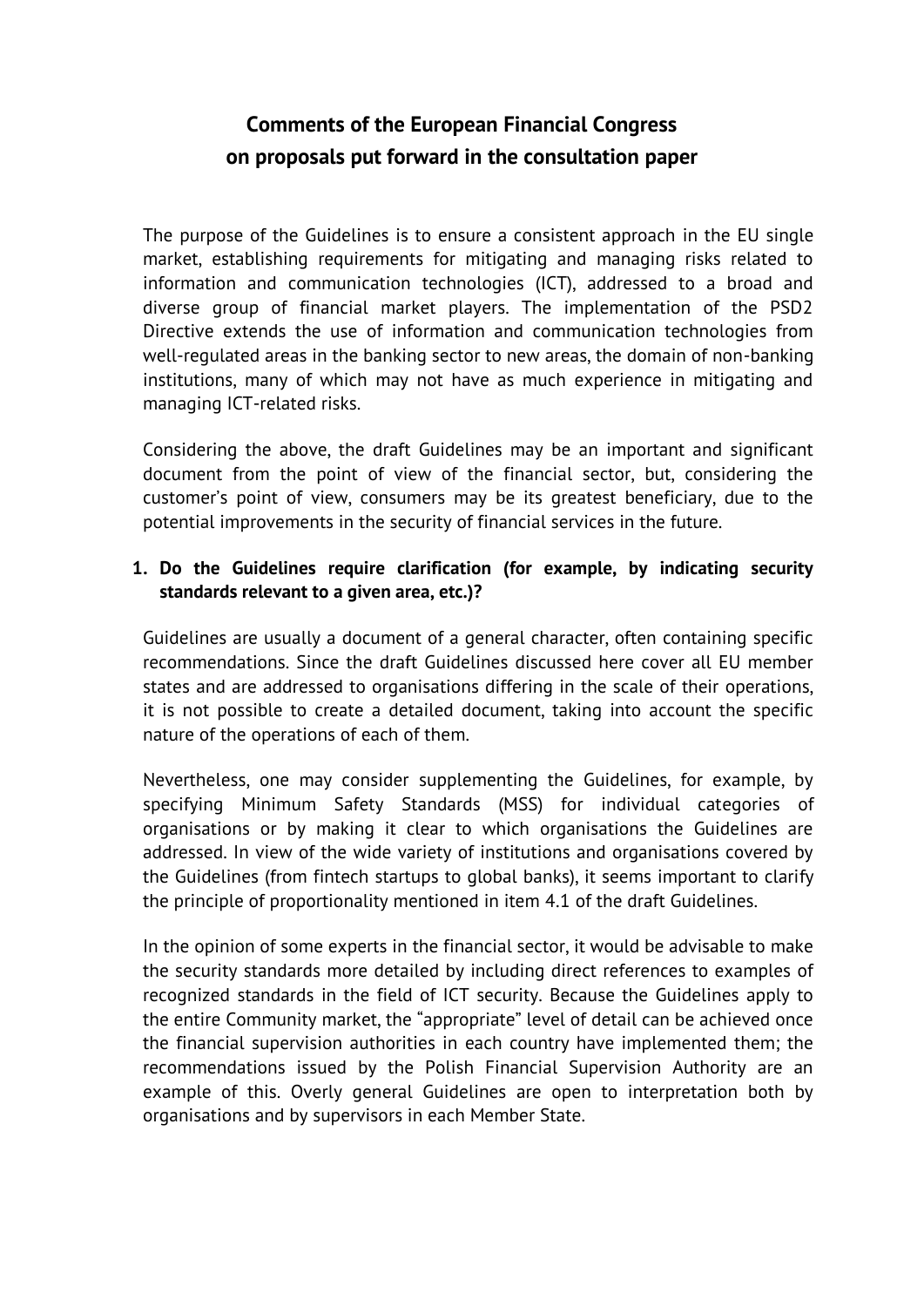#### **2. Do the Guidelines duplicate existing requirements contained in other regulations/recommendations addressed to payment service providers?**

In terms of operations, the Guidelines aim to integrate all regulations concerning ICT and security management into a single legal text, addressed to all financial institutions and covering a wide spectrum of measures; however, it seems that the draft Guidelines do not meet this requirement. The draft selectively duplicates some regulations while ignoring others. Lack of consistency is evident, particularly in the context of the Guidelines on outsourcing, adopted after consultations on 25 February 2019.

It would seem advisable to standardize all ICT Guidelines that are already in force and those currently being implemented, taking into account also guidelines issued by national regulators. This is important insofar as the national supervisory authorities will implement the final version of the Guidelines in their markets; therefore, it would be useful to take advantage of what has already been done. The Polish Financial Supervision Authority developed two detailed recommendations in areas addressed by the Guidelines. These are:

- Recommendation D regarding the management of information technology and the security of the ICT environment in banks; and

- Recommendation M concerning operational risk management in banks.

## **3. Will compliance with the Guidelines be a heavy burden for the sector, and which organisations could be affected the most?**

Meeting the requirements described in the Guidelines should not be a major problem for large banks. A significant proportion of the proposed Guidelines has already been implemented or is currently being implemented. Adapting to the requirements set forth in the Guidelines could be a significant problem for organisations operating on a small scale, such as cooperative banks and institutions offering payment services, and especially fintech startups. It is certainly not enough merely to invoke the principle of proportionality – as in the current draft of the Guidelines – without clarifying how this principle is to be applied, which aspects are important for these organisations and which are not. This applies in the first place to countries where "gold-plating" occurs. This can lead to other negative outcomes, such as migration of payment institutions to more "liberal" countries.

**4. Is there a risk that financial supervisors in different countries may adopt divergent interpretations of the Guidelines, which could lead to over-representation of applications filed with payment institutions in some countries (e.g. "mass registration" of fintechs in a country of choice, in order to come under supervision there, while operating in all other EU countries on the principle a single license)? What could be the consequences of such a trend?** 

The guidelines are merely recommendations, not a source of universally binding law, and compliance with these recommendations will depend on the interpretation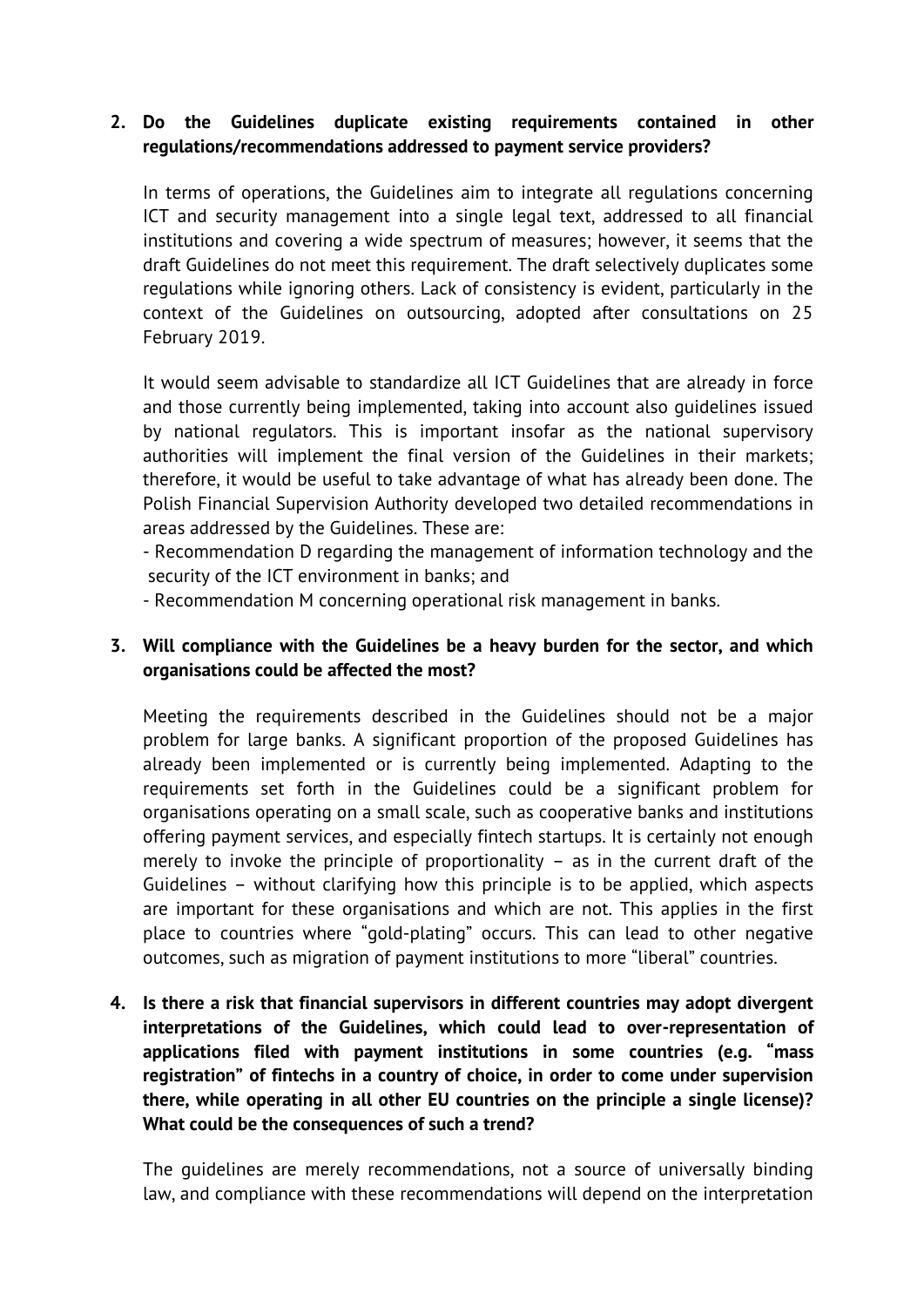and practice of local supervisors. The Guidelines could be a significant step towards building a common level of requirements relevant to ICT security (the so-called common minimum level of playing field), but their general character and the principle of adequacy and proportionality leave plenty of room for interpretation. It seems certain that supervision authorities in various countries will differ as regards the scope of compliance enforcement, with some taking a more liberal approach to licensing and compliance of the organisations with the cybersecurity Guidelines, and others being more conservative. This, in turn, will encourage fintechs to register their business in countries where the supervisory authorities adopt a liberal approach. What is worse, the conservative approach is mainly adopted by the more developed supervisory authorities. As a consequence, clients in all member states may be exposed to a greater risk resulting from the single license principle. Payment institutions that potentially pose a threat to customers by registering in a country where the supervisory authorities adopt a liberal approach can operate within the EU across state borders on the basis of a single license. In contrast, "gold plating", which is practised by local regulators in some countries, will deter fintechs from applying for a payment institution license in member countries with conservative supervisors.

#### **5. Do the Guidelines level off the playing field in the sector by establishing the same rules for all market participants?**

The principle of proportionality included in the draft Guidelines severely limits the equalisation of opportunities for all market participants. On the other hand, it seems that it does equalise the opportunities on local markets, within specific categories of players (e.g. for banks or for TPPs in a given Member State). However, in the cross-border dimension, it is not possible for the rules to be identical even within one category of financial market participants, due to the risk of different interpretations of the Guidelines by national financial supervisors. Moreover, in the case of global institutions, it may not be possible for local, national branches to apply more restrictive rules than those used by the head office, subject to more liberal supervision.

#### **6. Will the Guidelines affect the number of TPPs and the development of open banking?**

It seems that in some Member State markets, compliance with the requirements of the Guidelines may become a barrier to entry and may have an impact on the number of TPPs and the growth of open banking. This may be especially true of those national markets where "gold plating" can be observed. Since the draft Guidelines contain arbitrary rules of adequacy and proportionality, a great deal depends on national supervisors. The requirements are quite general and can be interpreted either liberally or restrictively. In the latter case, a TPP may look for a more friendly Member State in which to apply for a license and then, under the terms of the single license, operate in all EU countries. In view of the above, it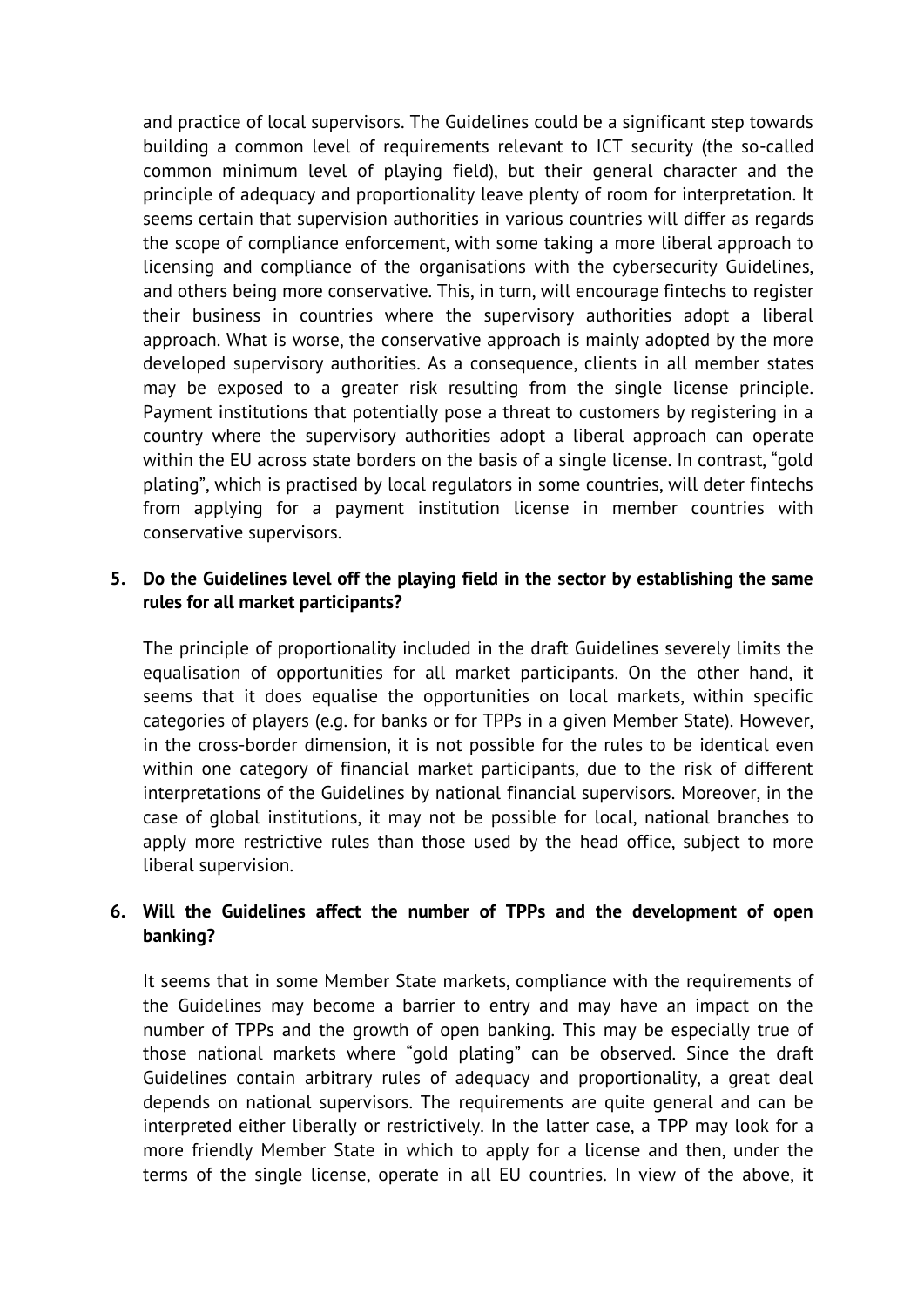seems that the impact of the Guidelines on the number of TPPs and the growth of open banking will be rather insignificant.

# **7. Is there a risk that some institutions may try to circumvent the requirements imposed by the Guidelines (e.g. by using low-quality collateral, etc.)? What could be the consequences of this?**

While the implementation of the Guidelines may in general contribute to an improvement in ICT security of payment services, especially if industry MSS (Minimum Safety Standards) are adopted, there will always be the risk of deceptive compliance by some institutions. This could lead to fraud resulting from the implementation of PSD2. Should this trend escalate, it could trigger negative PR and slow down the growth of open banking.

There is one rather important aspect of deceptive implementation of the Guidelines by institutions such as TPPs. In the case of fraud caused by TPP, consumers will blame the banks. Therefore, the banking sector may suffer the negative consequences of the operation of third parties, and may be exposed to loss of reputation and credibility, because the bank is responsible to the client. Mitigation of this risk may lead to increased costs and complexity of financial services security, to the detriment of convenience and user comfort.

Systemic mitigation of risk could be accomplished by national regulatory policies and a system for auditing the supervised organisations, taking into account the principle of proportionality, including the level of risk of the impact of a given institution's non-compliance on the entire market. Tools in the form of sanctions (penalties) would enable regulators to counteract the operations of risk-generating organisations and to protect customers more effectively against the risk of fraud, and the banking sector against loss of credibility. Another way of mitigating the aforementioned risks is to apply industry standards, such as Open API (e.g. Polish API) and to use industry solutions, such as PSD2 hub, which bring in technology and ensure adequate security, while maintaining minimum security standards acceptable to the entire industry.

# **8. Will users of payment services be significantly more secure after the implementation of the Guidelines or will there be no change? How will this affect the consumer?**

Given the current regulations and the rather general nature of the Guidelines, it seems that they will not significantly improve security for users of payment services. Undoubtedly, the implementation of the Guidelines may make financial institutions more mature in the area of information technology management and ICT security, and this may translate into improved ICT security in the future. Nevertheless, one should not expect any significant improvement in this respect.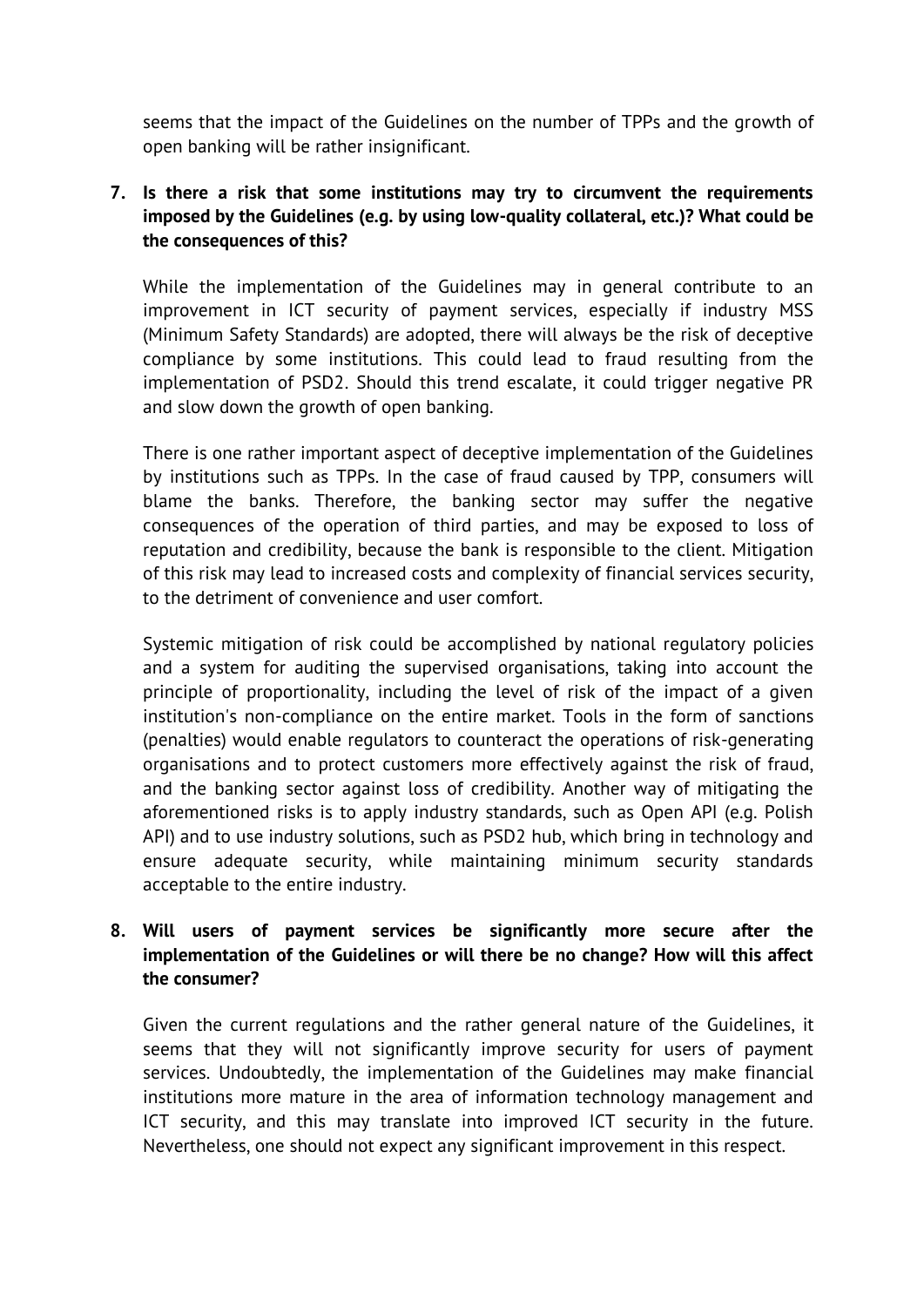#### **9. Would supervisory sanctions for non-compliance with the Guidelines improve ICT security in the industry?**

Regulation without sanctions plays only advisory role and can be treated as a set of good practices. Companies lack strong motivation to implement such regulations. Only the prospect of sanctions motivates the market to act. GDPR is a good example: sanctions for failure to comply with personal data protection regulations mobilised all organisations that collect and process personal data.

The application of uniform sanctions will probably be hindered by the unequal treatment of payment institutions by the supervisory authorities of various countries. The uniform license allows service providers to operate in all EU countries, while the principle of home country supervision means that the operation of the payment institution in another EU Member State is subject to the banking supervision authority of the country which licensed the payment institution to operate. The home country is also responsible for supervising the operations of the payment institutions it has licensed. This means that the same institutions may be subject to different sanctions, depending on the payment institution's home country.

#### **10. Will the Guidelines make it more difficult to use financial services?**

Because the Guidelines are very general, their implementation should not make it more difficult for consumers to use financial services. The burden of implementing the Guidelines lies with the financial institution, but the obligation to comply with the Guidelines should not cause any serious difficulties for users of financial services.

# **11.Do the draft Guidelines cover all issues related to ICT and the management of security risk?**

The authors of the Guidelines assume that the purpose of the document is to integrate all regulations pertaining to ICT and security management in one legal text, applicable to all financial institutions and a wide spectrum of measures; however, as already pointed out, the draft Guidelines do not meet this requirement. By analogy, this also means that all issues concerning ICT and security risk management should be treated exhaustively. It seems that the proposed regulation is based on the classic separation of the "business" and "IT" functions within the organisation, and fails to take into account new configurations, represented in particular by fintech startups. The proposed draft Guidelines may be criticised for ignoring new developments in IT, such as cloud computing and DLT. In the area of management, it seems that the proposed regulation does not take into account rather common methodologies of software development, based on iterativeincremental software development (the agile methodology). The proposed approach to acquiring and developing systems is closer to the traditional "waterfall" model. In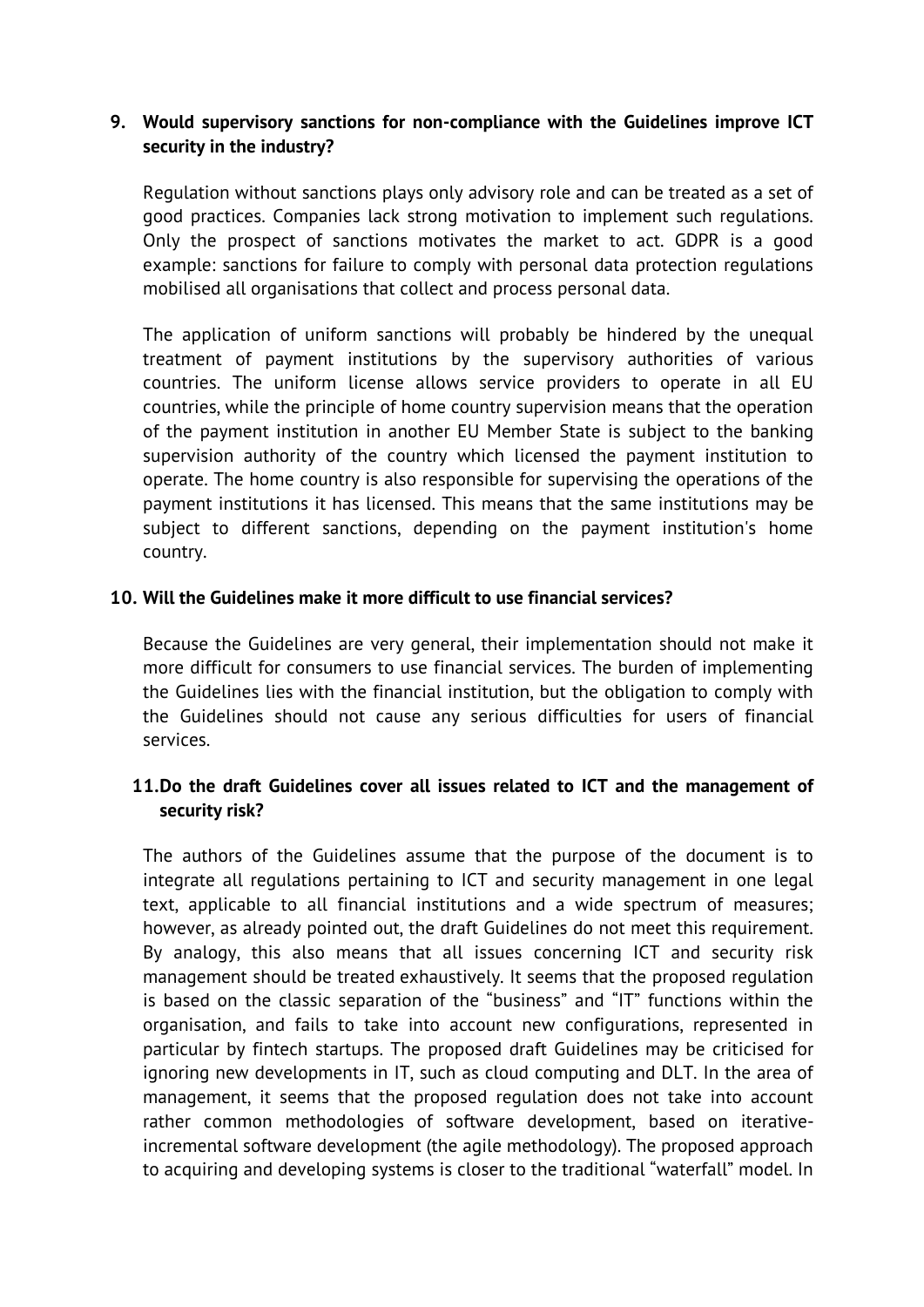conclusion, the Guidelines do not address all important issues relevant to the specific nature of TPP organizations operating in the open banking segment.

Experts believe that the criteria for inclusion in the Guidelines are unclear and there is no top-down approach – which makes it difficult to verify the extent to which the proposed regulations exhaust issues relevant to risk management related to ICT security. According to some experts, the Guidelines also ignore the important issues of end-to-end data encryption in the course of data processing; access to data, which conflicts with banking confidentiality (GDPR); management of ICT security in the form of internal outsourcing, etc.

#### **12. Are all definitions and concepts clear and comprehensible?**

The definitions used in the draft Guidelines are fairly clear and comprehensible, but the draft itself does not cover all issues of systemic and operational risk management related to ICT.

# **13. Are the security requirements proposed in section 4.4 clear? Have any been omitted?**

The security requirements proposed in section 4.4 are comprehensive and constitute a base, which can be further elaborated by financial institutions, taking into account the ICT risks they have identified. Overly detailed Guidelines could become obsolete within a short space of time.

# **14. Are the requirements concerning change management clear? Which seem to be the most important?**

In general, the requirements for change management as defined in section 4.6. are clear. They take into account the most important control mechanisms in the process of change management, software development and project implementation. It seems that in section 4.6. ICT Project and Change management, it would be advisable to add a provision on the use of control mechanisms regardless of the methodology employed. According to experts, the provision in section 4.6.2 ICT systems acquisition and development, item 74, also requires modification. Its literal meaning may suggest that the use of agile methodologies in software development is not compliant with the Guidelines.

# **15. Should the principle of proportionality be applied to the business continuity management specification proposed in Section 4.7?**

The principle of proportionality applies to all requirements included in the draft Guidelines. A system for business continuity management is built on Business Impact Analysis (BIA), which enables the identification of critical processes, for which appropriate mechanisms should be in place to ensure business continuity. Depending on the scale of operations and the size of the enterprise, in accordance